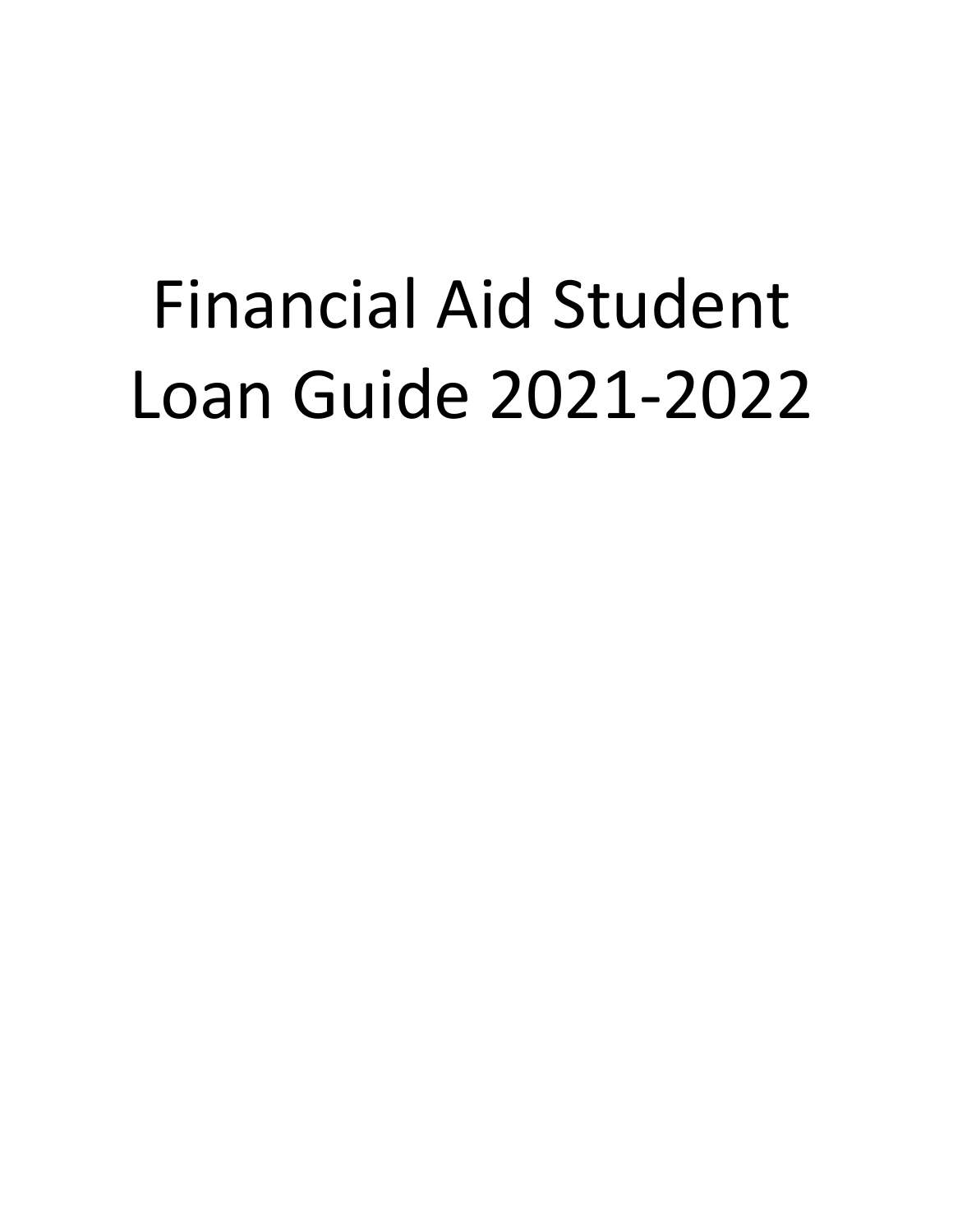## Los Angeles Community College District Loan Philosophy

Aslow-cost public institutions with limited entrance requirements, we areconcerned about our students and believe that it is critical that we establish a clear rationale for student loan eligibility at our institutions. We wish to be certain that when students transfer they have sufficient loan eligibility to complete their education, and that students who do not intend to go beyond the community college level will not be overly burdened by debt. If students need additional loans when they are receiving a fee waiver and grant assistance, they will almost certainly need to continue to borrow when they transfer. **For most community college students, loansin additionto otherfinancial assistance are notrecommended**.

- Loans are not recommended for first-time students so successful completion (or proof of such at another college) of at least one semester of college level classwork is highly recommended
- Enrollment in a majority of degree applicable classes is also highly recommended
- Ask yourself if your current loan debt, when added to the loan you are requesting, leaves enough loan eligibility for you to finish your goals.
- We reserve the right to use our professional judgment to deny your request. If your request is denied you will receive an explanation via an email that will be sent to your LACD email account.

### Borrower Eligibility

- Complete a 2021-2022Free Application for Federal Student Aid (FAFSA) at [https://studentaid.gov/h/apply-for-aid/fafsa.](http://www.fafsa.gov/)
- Have received a 2021-2022 Award Letter or a letter stating you are ineligible for any needbased aid.
- Satisfy the general student financial aid eligibility requirements.
- Be enrolled in a minimum of six (6) units. Extension Appeal students must be enrolled in six (6) approved units.
- Comply with Entrance loan counseling requirements.
- Maintain Satisfactory Academic Progress.
- Complete a Master Promissory Note
- Complete Annual Student Loan Acknowledgement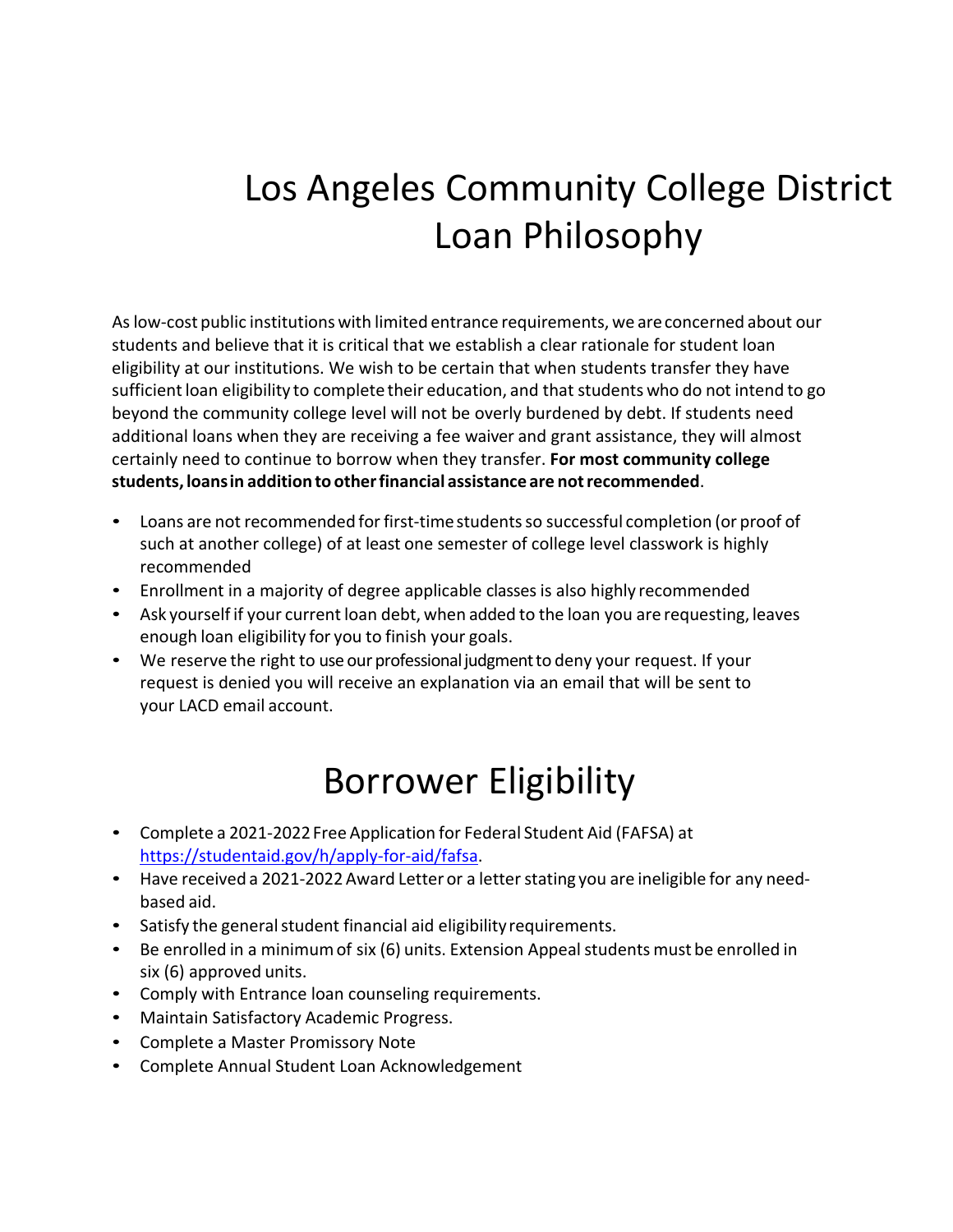### Things You Should Know…

#### **WHAT IS A DIRECT LOAN?**

• Direct Loans are low interest loans to students and parents to help pay for the cost of a student's education after high school. The lenderis the U.S. Department of Education rather than a bank or other financialinstitution.

#### **ENTRANCE COUNSELING REQUIREMENT**

• All new borrowers must complete the Entrance Loan Counseling before submitting a loan request document. This will ensure that students understand their rights and responsibilities as a student loan borrower. Go to [http://www.studentaid.gov a](http://www.studentaid.gov/)nd the student will need his/her Federal Student Aid (FSA) ID and passwordto access the site. Click "Complete the Financial Aid Process" then complete Entrance Loan Counseling.

#### **EXIT COUNSELING REQUIREMENT**

You will receive a notice from us about Exit Counseling when you graduate or drop below six (6) units or withdraw from classes. The Direct Loan Servicing Center will send you information on your loan repayment options and when repayment begins.

#### **FINANCIAL LITERACY CURRICULUUM**

• Financial Literacy is a key to a student's success. Los Angeles City College encourages students to use *Money Smart Computer-Based Instruction.* This online product provides financial education for both adults and young adults. The training covers topics such as the basics of borrowing money wisely, using a spending plan to achieve financial goals, and how to use banking products effectively. Use the following link to access it:

<https://moneysmartcbi.fdic.gov/>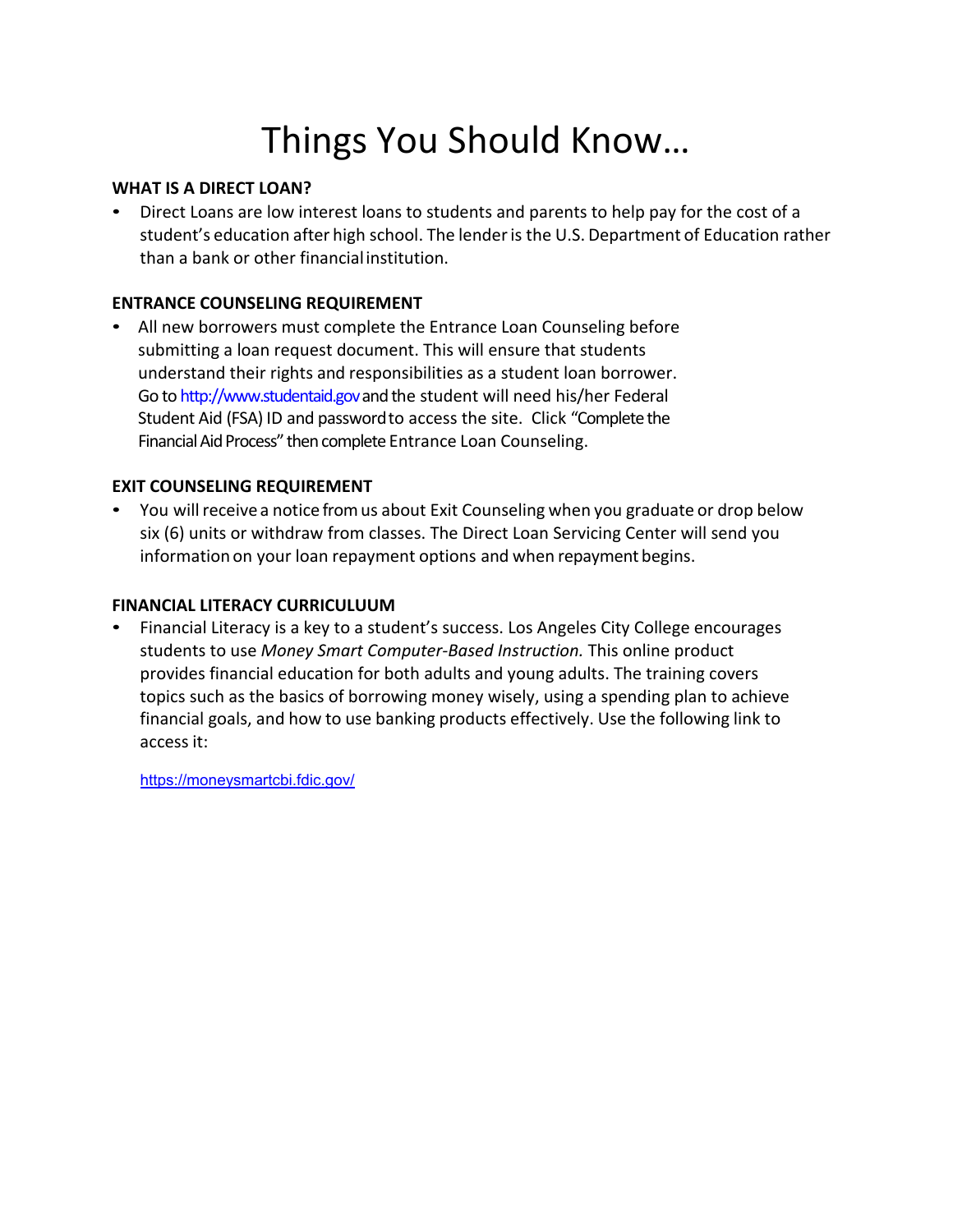#### **SUBSIDIZED VS. UNSUBSIDIZED**

- **Subsidized loans** are awarded on the basis of financial need. You won't be charged any interest until you graduate or drop below six units because the federal government subsidizes the interest during the time you are enrolled. Effective July 2012, the government no longer subsidizes the interest during the six-month grace period. If on July 1, 2013 you did not have an outstanding balance on a Stafford loan you are considered a new borrower. Subsidized Stafford loans will be limited to 150% of your academic program. This means that if you are pursuing a two-year program your eligibility for subsidized Stafford will be limited to three (3)years.
- **Unsubsidized loans** charge interest from the time the money is first disbursed until it is paid in full. The interest is capitalized when you enter repayment, meaning that you pay interest on any interest that has already accrued. One way to minimize how much interest accrues is to pay the interest as it accumulates. If you still have several years until you receive your degree, this can become very expensive – **NOTRECOMMENDED.**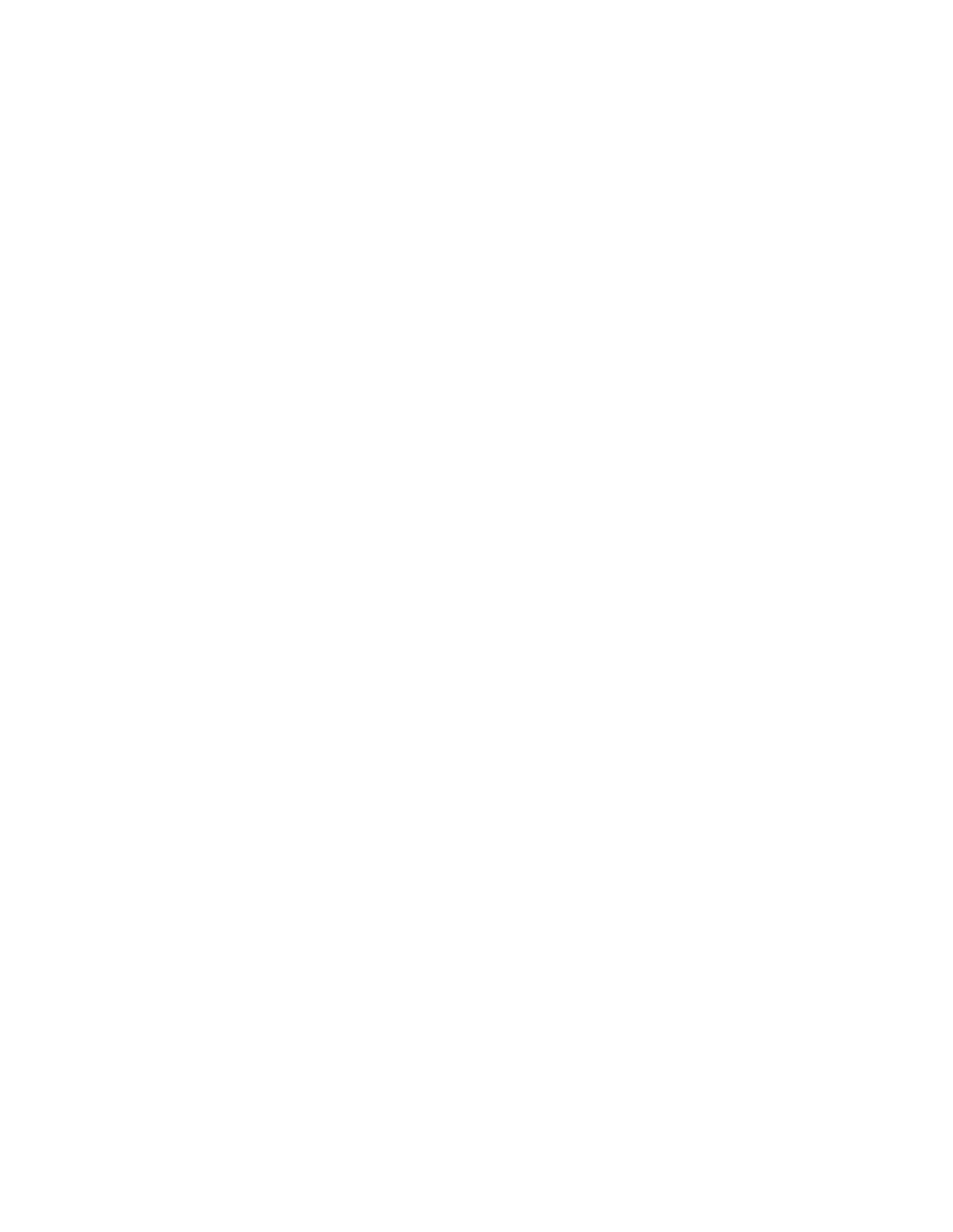#### **PRIVATE LOANS**

• **Private loans** are typically more expensive than Stafford loans. Students that are interested in a private loan must do research to find and compare the loans that are available. Los Angeles City College does not have a relationship with any lender. Nor does it endorse any loan. The college will determine a student's eligibility for a private loan **after** the student's eligibility for all federal aid has been determined. The student's eligibility will be constrained by his/her unmet cost. There are significant differences between federal student loans and private loans. The following chart summarizes those differences:

| <b>Federal Loans</b>                                    | <b>Private Loans</b>                                           |
|---------------------------------------------------------|----------------------------------------------------------------|
| You will not have to start repaying your federal        | Many private student loans require payments                    |
| student loans until you graduate, leave school, or      | while you are still in school.                                 |
| change your enrollment status to less than half-time.   |                                                                |
| The interest rate is fixed and is often lower than      | Private student loans can have variable interest               |
| private loans-and much lower than some credit card      | rates, some greater than 18%. A variable rate may              |
| interest rates. View the current interest rates on      | substantially increase the total amount you repay.             |
| federal student loans.                                  |                                                                |
| Undergraduate students with financial need will likely  | Private student loans are not subsidized. No one               |
| qualify for a subsidized loan where the government      | pays the interest on your loan but you.                        |
| pays the interest while you are in school on at least a |                                                                |
| half-time basis.                                        |                                                                |
| You don't need to get a credit check for most federal   | Private student loans may require an established               |
| student loans (except for PLUS loans). Federal          | credit record. The cost of a private student loan will         |
| student loans can help you establish a good credit      | depend on your credit score and other factors.                 |
| record.                                                 |                                                                |
| You won't need a cosigner to get a federal student      | You may need a cosigner.                                       |
| loan in most cases.                                     |                                                                |
| Interest may be tax deductible.                         | Interest may not be tax deductible.                            |
| Loans can be consolidated into a Direct Consolidation   | Private student loans cannot be consolidated into a            |
| Loan. Learn about your consolidation options.           | Direct Consolidation Loan.                                     |
| If you are having trouble repaying your loan, you may   | Private student loans may not offer forbearance or             |
| be able to temporarily postpone or lower your           | deferment options.                                             |
| payments.                                               |                                                                |
| There are several repayment plans, including an         | You should check with your lender to find out                  |
| option to tie your monthly payment to your income.      | about your repayment options.                                  |
| There is no prepayment penalty fee.                     | You need to make sure there are no prepayment<br>penalty fees. |
| You may be eligible to have some portion of your        | It is unlikely that your lender will offer a loan              |
| loans forgiven if you work in public service. Learn     | forgiveness program.                                           |
| about our loan forgiveness programs.                    |                                                                |
| Free help is available at 1-800-4-FED-AID and on our    | The Consumer Financial Protection Bureau's                     |
| websites.                                               | private student loan ombudsman may be able to                  |
|                                                         | assist you if you have concerns about your private             |
|                                                         | student loan.                                                  |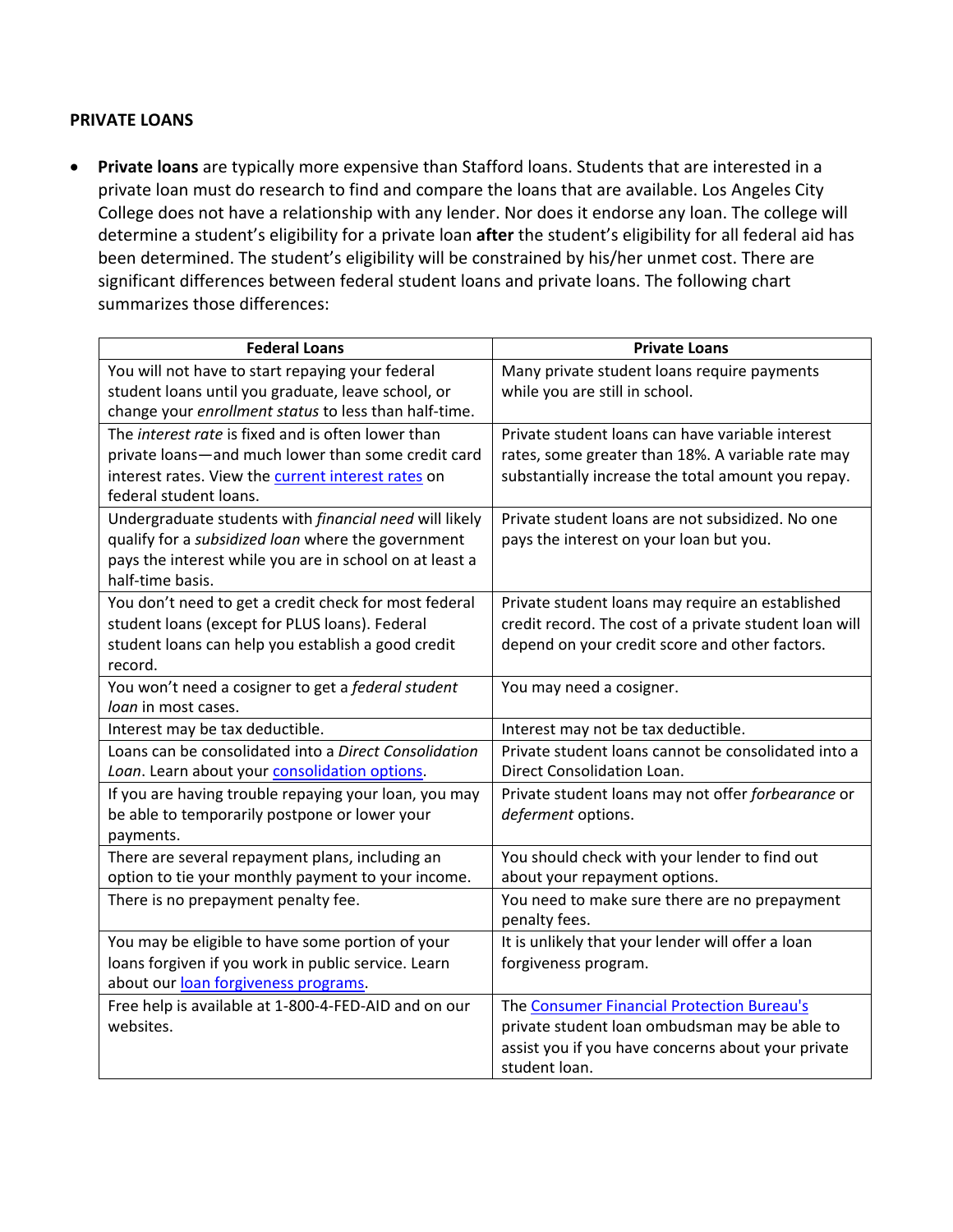#### **DELAYED DISBURSEMENTS**

• Federal regulations require that disbursements to first-time borrowers be delayed until the student has been in attendance for 30 days.

#### **MULTIPLE DISBURSEMENTS**

• Federal regulations require that loans be delivered in multiple disbursements. There will be one disbursement for each semester included in the student's loan period. There will be two disbursements if the loan period only covers one semester.

#### **DROPPING BELOW HALF TIME**

• You must be enrolled at least half-time, six eligible units, in order to receive a student loan disbursement. If at the time of disbursement, you are not enrolled at least halftime you will not receive a student loan disbursement.

#### **THE RIGHT TO REDUCE OR CANCEL THE STUDENT LOAN**

• You have the right to reduce or cancel your student loan. At the time of disbursement an email advising you of your right to cancel a loan will be sent to your LACCD email account. If you choose to exercise this right you must submitted a written request to the Financial Aid Department within 30 days of the date that the email wassent to you.

#### **LOAN ORIGINATION**

• Your loan information will be transmitted to the Direct Loan Origination Center. Approximately two weeksafter your loan has been originated you will receive loan disclosure notice fromthe Direct Loan Origination Center.

#### **FEDERAL LOAN BORROWING LIMITS**

• A student's unmet financial need, Remaining Eligibility Period, and annual loan limits determine how much a student may borrow in subsidized Stafford. Students will either be classified as **Grade Level One** (0-30 units completed) or **Grade Level Two** (over 30 units completed and student is enrolled in a program of more than one year). Students enrolled in preparatory coursework required for admittance into a program will classified as **Grade Level 0. The annual subsidized limits are:**

| <b>Grade Level</b>                        | <b>Annual Subsidized Maximum</b> |
|-------------------------------------------|----------------------------------|
| Grade Level 0                             | \$2,625                          |
| Preparatory courses for undergrad program |                                  |
| Grade level 1                             | \$3,500                          |
| Grade level 2                             | \$4,500                          |
| Grade Level 0                             | \$5,500                          |
| Preparatory courses for graduate program  |                                  |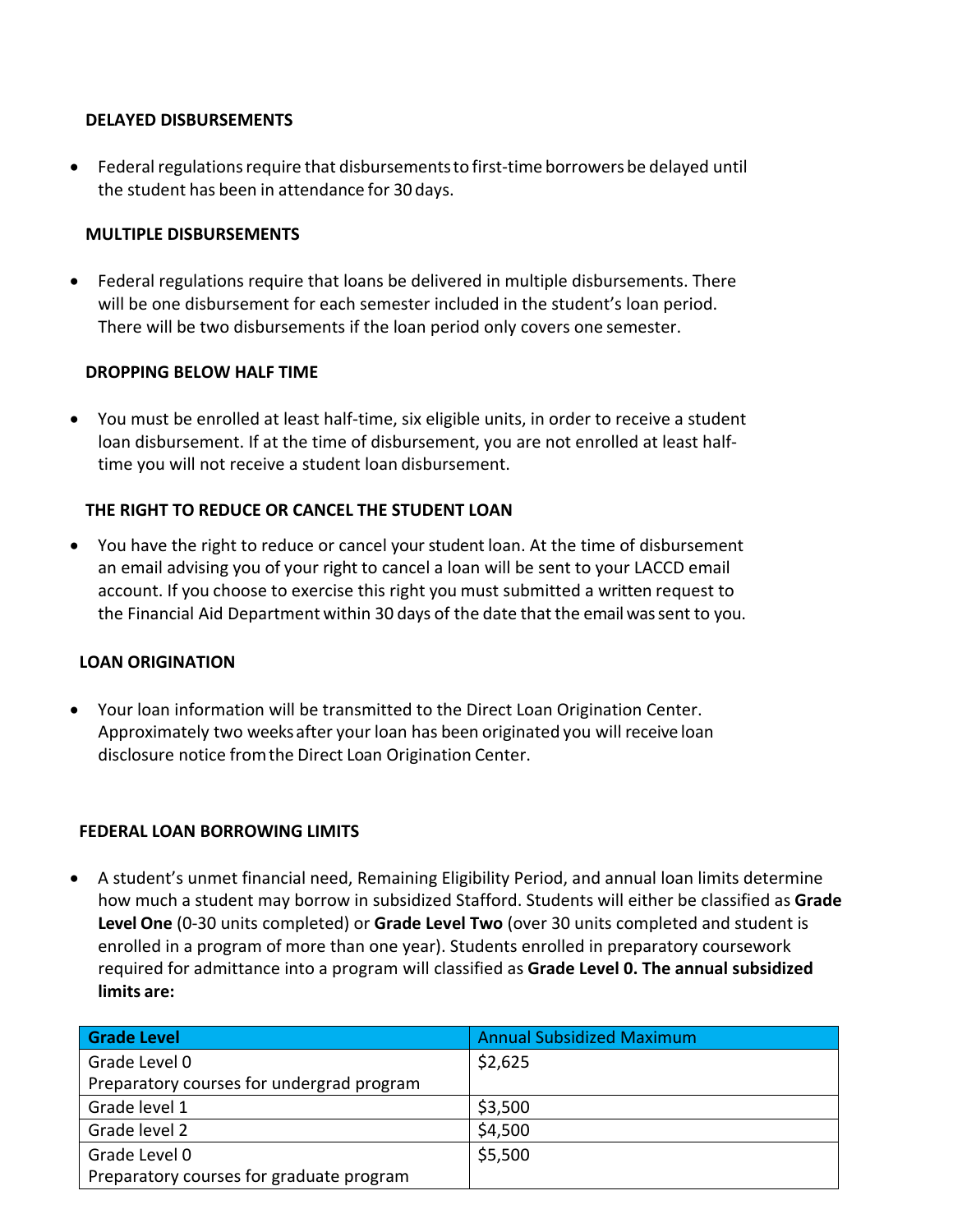• A student's unmet costs, dependency status, and annual unsubsidized loan limits determine the maximum unsubsidized loan a student may borrow in an academic year.

| <b>Dependency Status</b>              | Annual Maximum Unsubsidized |
|---------------------------------------|-----------------------------|
| Dependent, without Parent PLUS denial | \$2,000                     |
| Dependent, with Parent PLUS denial    | \$6,000                     |
| Independent                           | \$6,000                     |

• The total undergraduate aggregate loan limits are as follows:

|                                    | <b>Dependent Undergrad Student</b><br><b>without PLUS Denial</b> | <b>Independent Undergrad</b><br><b>Student/Dependent with PLUS</b><br><b>Denial</b> |
|------------------------------------|------------------------------------------------------------------|-------------------------------------------------------------------------------------|
| Maximum combined<br>subsidized and | $$31,000 - No$ more than<br>\$23,000 of this amount may be       | \$57,500 - No more than \$23,000<br>of this amount may be in                        |
| unsubsidized debt                  | in subsidized loans                                              | subsidized loans                                                                    |

**Important reminder**: If you have several years remaining until you achieve your Bachelor's Degree, you should consider limiting borrowing so you retain loan eligibility. You should also know that Pell Grant eligibility is now capped at 12 full-time semesters.

#### **GRADE LEVEL PROGRESSION**

- If your grade level progresses to a higher level after your loan has been originated you may be eligible to borrow additional subsidized loan funds. If you would like to be considered for the additional funds please submit a written request to the financial aid office. Specify the amount that you wish to borrow.
- If your grade level increases between semesters the college will perform calculations to determine if you are eligible to have all or part of an unsubsidized loan reallocated to a subsidized loan.

#### **STUDENT LOAN PRORATION FOR GRADUATING STUDENTS**

• When an undergraduate student is enrolled in a program that is one academic year or more in length, but is in a remaining period of study that is shorter than a full academic year, federal regulations require that Federal Direct Loans amount must be prorated. A student will be eligible for an amount that is less than the annual limit. The loan amount will be determined based on the following equation:

#### **Subsidized Stafford**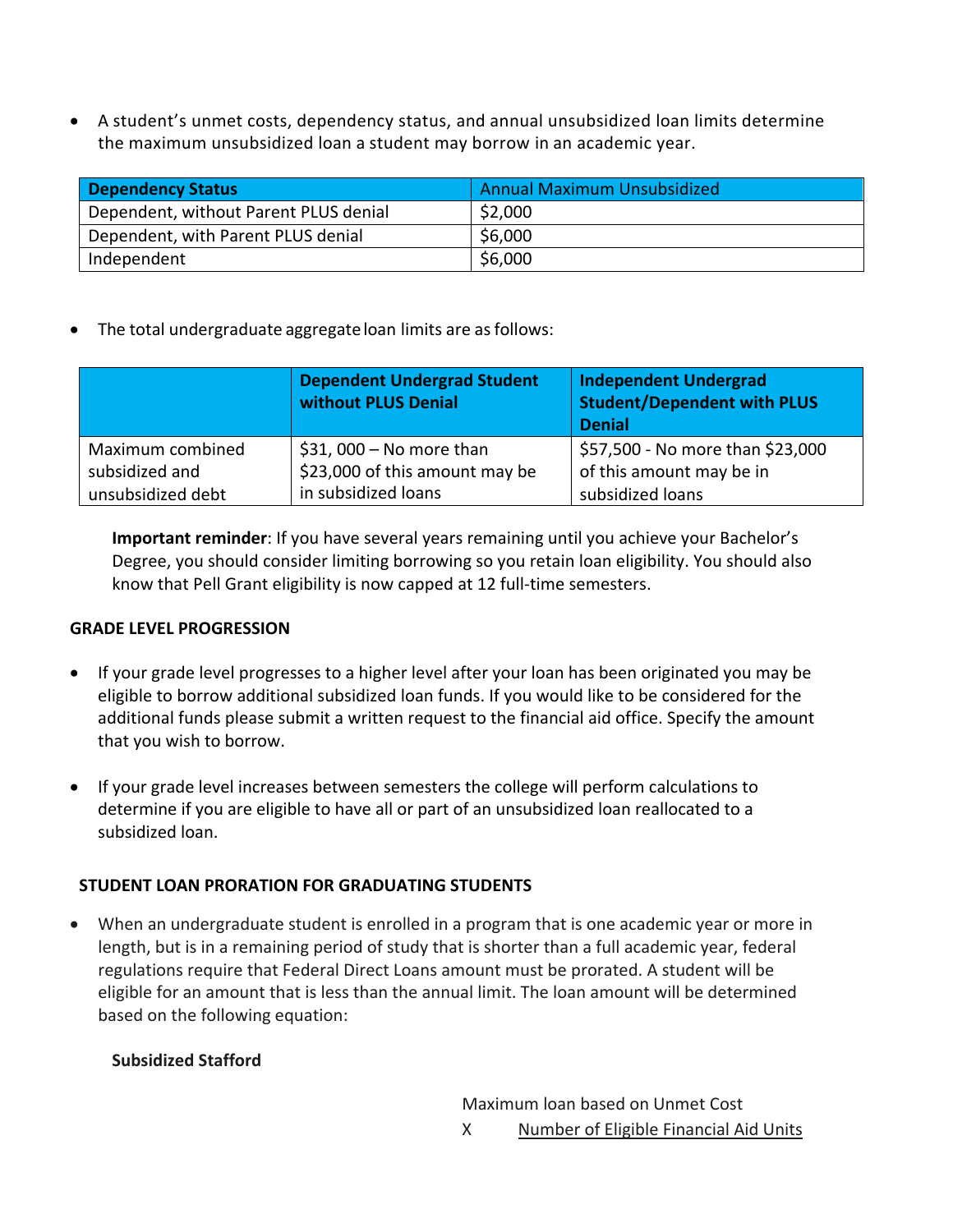Example: A second year independent student is enrolled in 11 units and has an unmet need of \$8,000. The maximum subsidized Stafford loan for that student is \$4,500. The loan amount for which the student is eligible is:

 $$4,500 \times 11/24 = $2,062.50$ 

#### **Unsubsidized Stafford**

Maximum loan based on Unmet Cost X Number of Eligible Financial Aid Units

Example: A second year independent student is enrolled in 11 units and has an unmet cost of \$8,000. The maximum subsidized Stafford loan for that student is \$6,000. The loan amount for which the student is eligible is:

 $$6,000 \times 11/24 = $2,750$ 

#### **INTEREST RATES AND ORIGINATION FEES**

| <b>Loan Type</b>                      | <b>Interest Rate</b> | <b>First Disbursement</b><br><b>Date</b> | <b>Origination Fee</b> |
|---------------------------------------|----------------------|------------------------------------------|------------------------|
| Subsidized and<br><b>Unsubsidized</b> | 2.75%                | Before 10/1/2020                         | 1.059%                 |
| Loans                                 |                      | After 10/2/2019                          | <b>TBD</b>             |
| <b>PLUS</b>                           | 5.3%                 | Before 10/1/2020                         | 4.236%                 |
|                                       |                      | After 10/2020                            | <b>TBD</b>             |

#### **Loan Repayment**

#### **Information**

• While you are enrolled at least half-time time (six credit hours as an undergraduate, or four credit hours as a graduate student) your loans will be in an "in school deferment" status. This means you are not required to make payments on your federal loans. It is a good idea, if you are able, to make payments on your loans while you are enrolled. This will help reduce your overall indebtedness when you leave school.

Once your enrollment drops to less than half-time, your federal loans will enter a grace period status. The grace period is a length of time during which you are not required to make payments on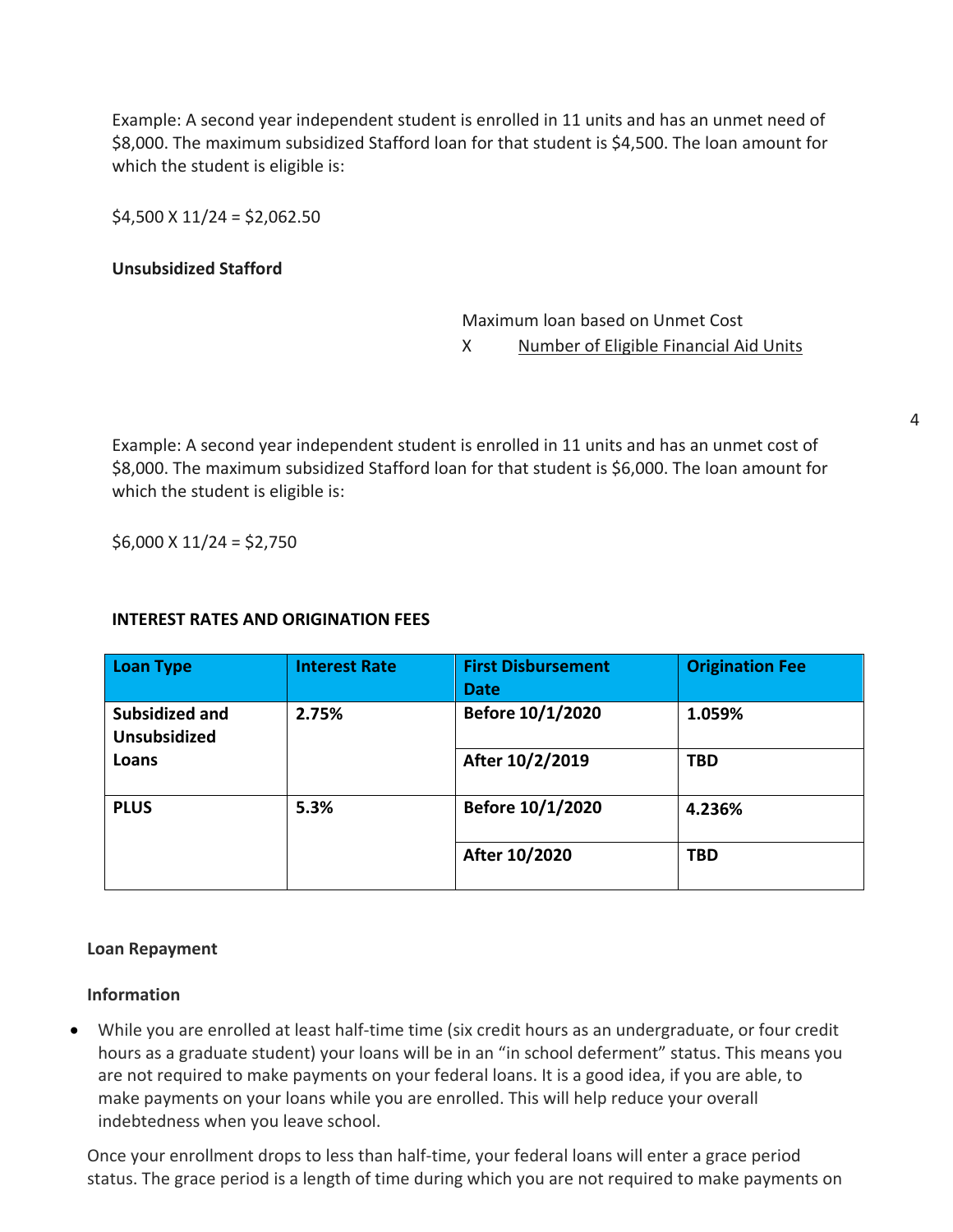your loans. The length of the grace period depends on the type of loan that you have borrowed.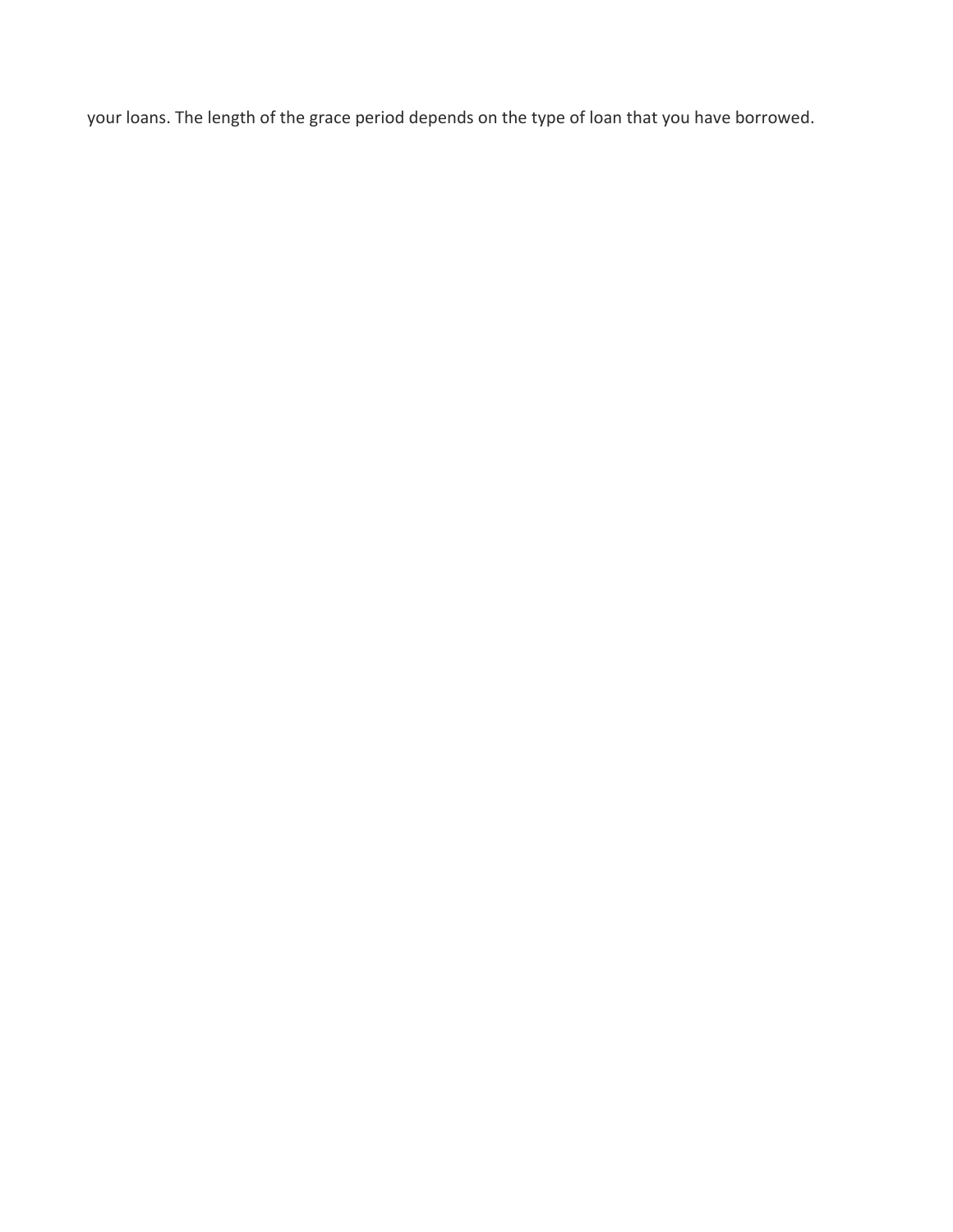Federal Stafford Loans (Direct or Federal Family Educational Loan Program) have a six-month grace period while the Perkins Loan offers a nine month grace period. This is a great time to set up an account with your loan servicer as well as review and select a repayment plan that works for you. Once your grace period ends your repayment begins. If you re-enroll in school at least half-time before the end of your grace period, you will receive the full six-month grace period when you stop attending school or drop below half-time enrollment (other conditions apply).

There are several repayment plans available for students. The chart below provides an example of the repayment plans where the student had borrowed \$31,000. The borrower has the following loans:

| <b>Loan Type</b>      | <b>Principal Balance</b> | <b>Interest Rate</b> |
|-----------------------|--------------------------|----------------------|
| Subsidized Stafford   | \$23,000                 | 5.6%                 |
| Unsubsidized Stafford | \$8,000                  | 6.8%                 |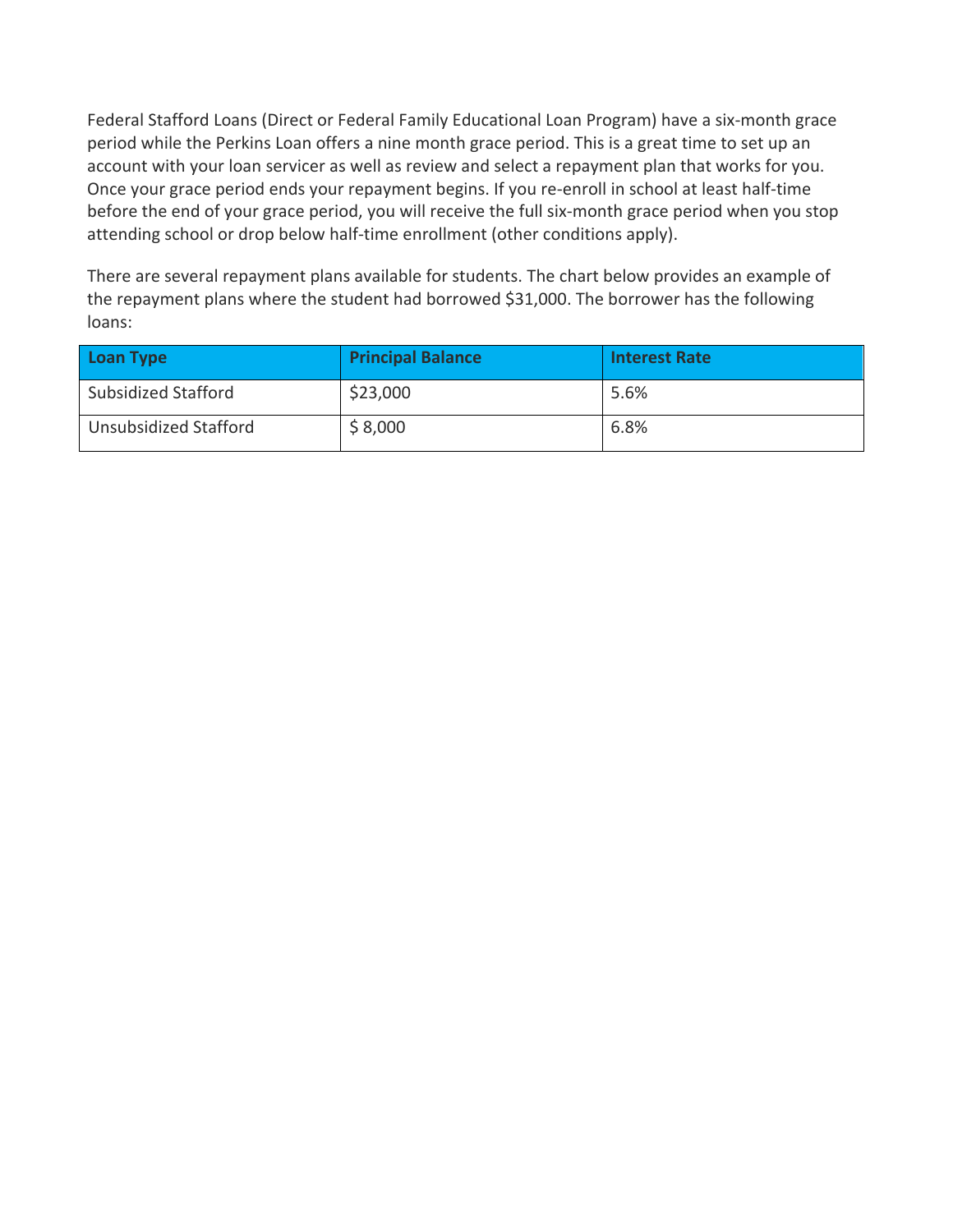**Sample Repayment Plans**

| <b>Repayment Plan</b>                                                   | <b>Repayment</b><br><b>Period</b> | <b>Monthly</b><br><b>Payment</b> | <b>Forgiveness</b> | <b>Projected Loan Total Interest</b><br>Paid | <b>Total Principal</b><br>and Interest<br><b>Repaid</b> |
|-------------------------------------------------------------------------|-----------------------------------|----------------------------------|--------------------|----------------------------------------------|---------------------------------------------------------|
| <b>Standard</b>                                                         | 120                               | 343                              | $\mathbf 0$        | \$10,131                                     | \$41,131                                                |
| <b>Graduated</b>                                                        | 120                               | 197-587                          | $\mathbf 0$        | \$12,834                                     | \$43,834                                                |
| <b>Extended</b><br><b>Fixed</b>                                         | 300                               | 198                              | $\mathbf 0$        | \$\$28,408                                   | \$59,408                                                |
| <b>Extended</b><br>Graduated                                            | 300                               | 153-300                          | $\mathbf 0$        | \$33,660                                     | \$64,660                                                |
| Income<br><b>Based</b><br>Repayment<br>(IBR)                            | 191                               | 154-343                          | $\mathbf 0$        | \$20,210                                     | \$51,210                                                |
| <b>Income</b><br><b>Based</b><br>Repayment<br>- New<br><b>Borrowers</b> | 240                               | 103-343                          | 9163               | \$31,786                                     | \$53,623                                                |
| Pay As You<br>Earn                                                      | 240                               | 103-343                          | 9163               | \$31,786                                     | \$53,623                                                |
| Income-<br>Contingent<br><b>Repayment</b>                               | 198                               | 223-275                          | $\mathbf 0$        | \$18,405                                     | \$49,405                                                |

**You may use the Federal Student Aid Repayment Estimator to calculate your repayment options. You may choose to either log in and your personal loan information will be calculated or you may proceed without logging in and you may "Add Loans" to estimated repayment.**

#### **[Loan](https://studentloans.gov/myDirectLoan/mobile/repayment/repaymentEstimator.action) [Simulator](https://studentaid.gov/loan-simulator/)**

#### **Federal Loan Servicers**

- The Loan Servicer is the organization responsible for billing, collecting and managing your loan repayment, and deferment/forbearance processing. You will send loan payments directly to your servicer.
- Your servicer will contact you to provide important information about your repayment terms. It is your responsibility to notify your servicer directly any time your phone number, email address, or mailing address information changes.
- Your servicer will send you information about your loans by mail and/or email Be sure to open and read it!
- If you do not know which agency services your loans, visit [http://www.studentaid.gov](http://www.studentaid.gov/) to view your loan details and obtain your loan servicer contact information. It is a wise choice to create an on-line account with your federal loan servicer. This way you will be able to easily make a payment and review your loan balance.